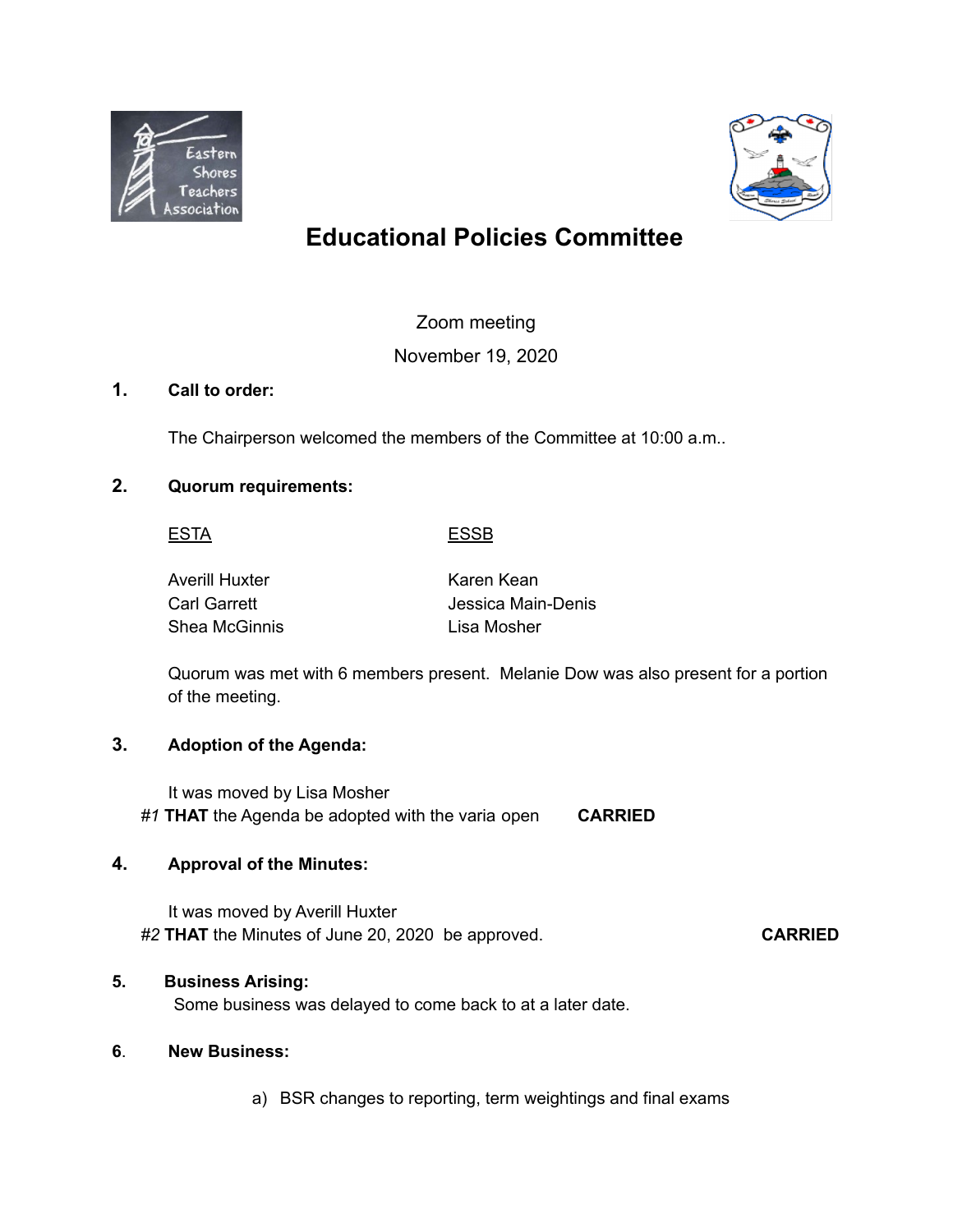2 terms not 3, only one year of the cycle visible on the report card, weightings of expectations within a subject still the same, For Cycle 3- exam is 10% value, and shorter, CCCs, 1 of the 4 can be reported on. Recognition of objective leeway for the progression of learning with formative tracing

NE (Not Evaluated) can not be used on report cards that only display a final result. This can be overridden by Melanie in specific circumstances (example: a new student).

\* Sec 4 credits will not be allocated to students who fail a Sec 4 course, but are successful at the Sec 5 level - unless through a very specific special derogation. (Applies to 3 students for 2020-2021).

b) 3 ped days for online delivery planning consultation on larger strokes of Ed Services support, Dates surveyed and next steps to approve these dates

Outline of plans for the three days that the government has implemented for online training.

ESTA presented the position that teachers needed time for classroom work on ped days, as well as noting that age and subject specific training that is selected by teachers is preferred.

c) 24 hour emergency plan and mentor list

Every teacher has been assigned a consultant in the case of a school closure that makes online schooling necessary.

d) Parent contact

The board is moving toward the use of the mosaic contact system with the parents. This system is going to eventually replace grics for report cards.

e) Ethics and Religious Culture

Changes are still coming to the ERC program, the biggest being that the sex eduacation will be assigned to that teacher. There was a survey that was sent to teachers by Lisa after the meeting.